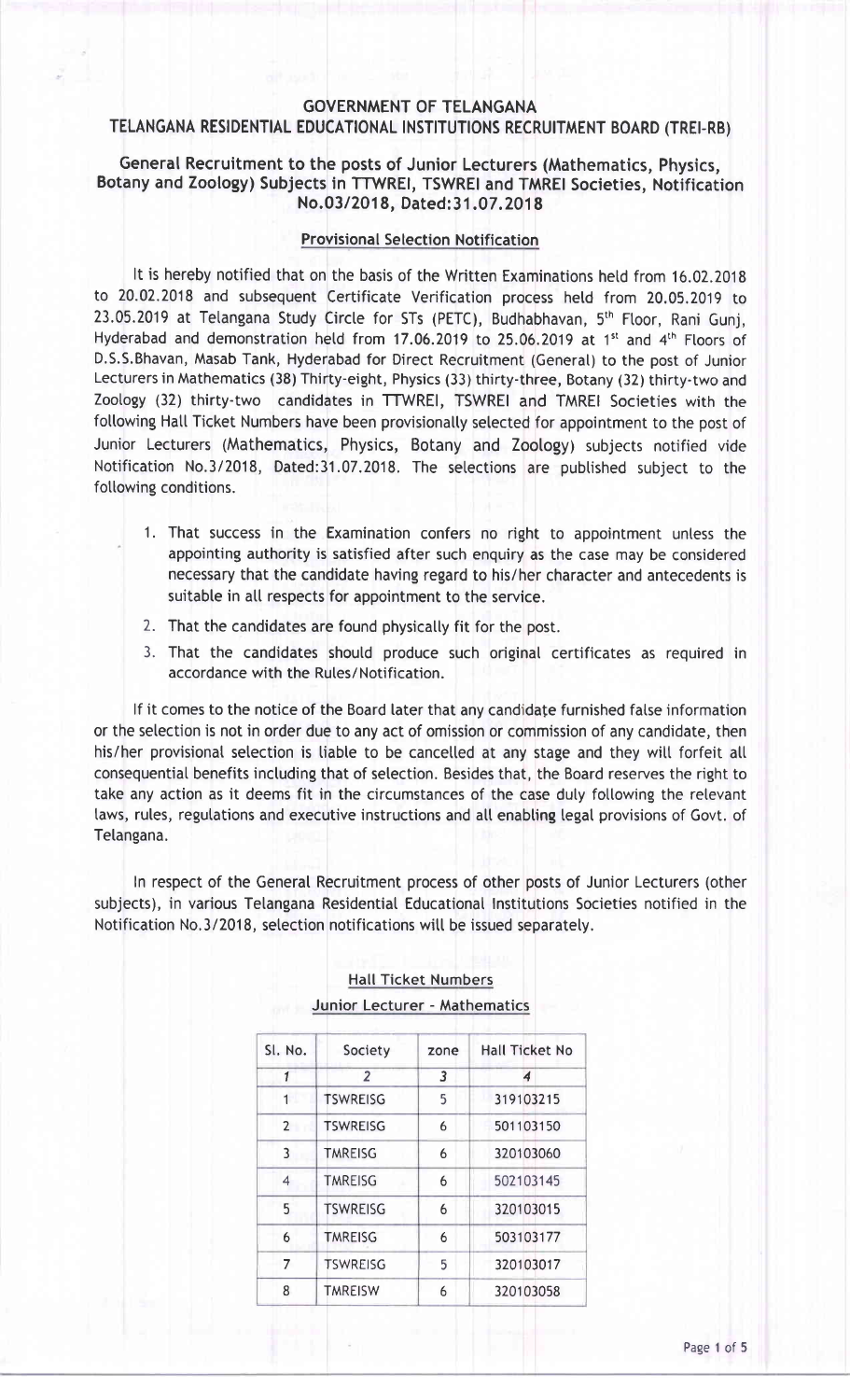| SI. No.                                            | Society         | zone           | <b>Hall Ticket No</b> |
|----------------------------------------------------|-----------------|----------------|-----------------------|
| $\mathbf{1}$                                       | $\overline{2}$  | $\overline{3}$ | $\overline{\bf{4}}$   |
| 9                                                  | <b>TTWREISG</b> | 6              | 501103164             |
| 10                                                 | <b>TSWREISG</b> | 6              | 319103123             |
| 11                                                 | <b>TSWREISG</b> | 5              | 503103042             |
| 12                                                 | <b>TSWREISW</b> | 5              | 104203121             |
| 13                                                 | <b>TSWREISW</b> | 5              | 501103172             |
| 14                                                 | <b>TSWREISW</b> | 6              | 502103171             |
| 15                                                 | <b>TMREISG</b>  | 5              | 504103056             |
| 16                                                 | <b>TMREISW</b>  | 6              | 525203165             |
| Ţ.<br>17                                           | <b>TMREISG</b>  | 6              | 503103101             |
| 18                                                 | <b>TSWREISW</b> | 6              | 519203150             |
| 19                                                 | <b>TSWREISW</b> | 6              | 509203185             |
| 20                                                 | <b>TTWREISW</b> | 6              | 504103061<br>u        |
| 21                                                 | <b>TTWREISW</b> | 6              | 504103031             |
| 22                                                 | <b>TMREISG</b>  | 6              | 123203018             |
| 23                                                 | <b>TSWREISG</b> | 6              | 106203079             |
| 24                                                 | <b>TSWREISG</b> | 5              | 121203160<br>Iű.      |
| 25                                                 | <b>TSWREISW</b> | 6              | 106203174             |
| 26                                                 | <b>TSWREISG</b> | 6              | 320103232             |
| 27                                                 | <b>TSWREISW</b> | 6              | 115203152             |
| 28                                                 | <b>TTWREISG</b> | 6              | 514203021             |
| 29                                                 | <b>TMREISW</b>  | 6              | 121203189             |
| 30                                                 | <b>TTWREISW</b> | 6              | 506203135             |
| 31                                                 | <b>TSWREISG</b> | 5              | 124203230             |
| 32<br><b>The Committee of Committee</b>            | <b>TSWREISG</b> | 5              | 522203201             |
| man the documents<br>ш<br>33                       | <b>TMREISG</b>  | 6              | 115203023             |
| al bitad com<br>34<br><b>Manufacturer</b> Inc., by | <b>TSWREISW</b> | 5              | 115203233             |
| 35                                                 | <b>TSWREISW</b> | 5              | 129203092             |
| 36                                                 | <b>TSWREISG</b> | 5              | 111203020             |
| 37                                                 | <b>TMREISG</b>  | 6              | 319103213             |
| 38                                                 | <b>TSWREISW</b> | 6              | 125203070             |

#### Junior Lecturer - Physics

| SI. No.        | Society         | zone | <b>Hall Ticket No</b> |
|----------------|-----------------|------|-----------------------|
| 1              | $\overline{z}$  | 3    | 4                     |
| 1              | <b>TSWREISG</b> | 5    | 320103042             |
| $\overline{2}$ | <b>TSWREISG</b> | 5    | 501103239             |
| 3              | <b>TMREISG</b>  | 6    | 501103121             |
| 4              | <b>TMREISG</b>  | 6    | 503103030             |
| 5              | <b>TMREISG</b>  | 6    | 128203218             |
| 6              | <b>TSWREISG</b> | 6    | 524203203             |
| 7              | <b>TMREISW</b>  | 6    | 501103041             |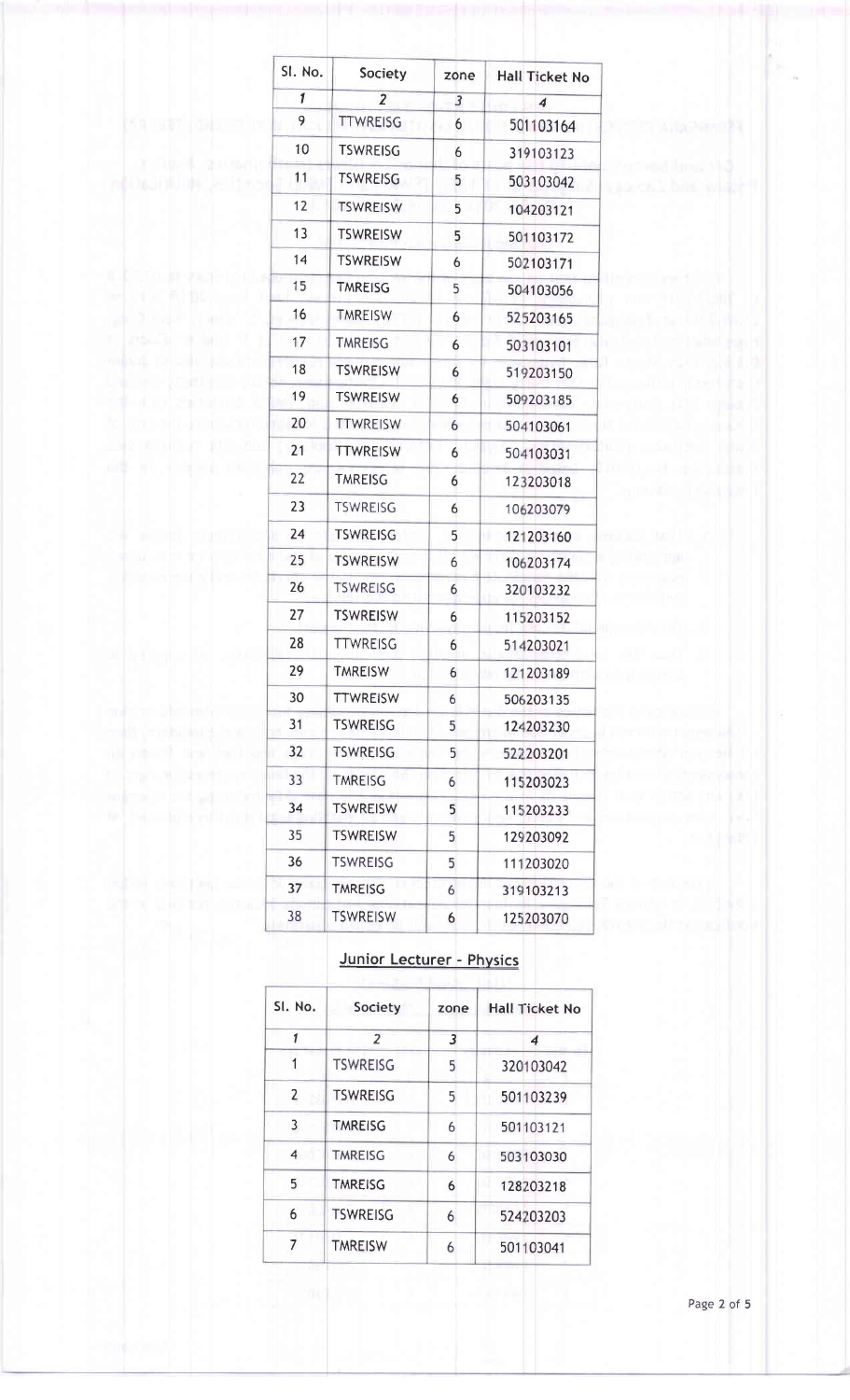| SI. No.      | Society         | zone | <b>Hall Ticket No</b> |
|--------------|-----------------|------|-----------------------|
| $\mathbf{1}$ | $\overline{2}$  | 3    | 4                     |
| 8            | <b>TSWREISG</b> | 5    | 109203032             |
| 9            | <b>TSWREISG</b> | 6    | 319103194             |
| 10           | <b>TSWREISG</b> | 5    | 320103002             |
| 11           | <b>TTWREISW</b> | 6    | 501103080             |
| 12           | <b>TSWREISW</b> | 5    | 502103014             |
| 13           | <b>TSWREISG</b> | 5    | 519203161             |
| 14           | <b>TSWREISW</b> | 5    | 501103167             |
| 15           | <b>TSWREISW</b> | 6    | 111203223             |
| 16           | <b>TSWREISW</b> | 6    | 320103137             |
| 17           | <b>TMREISG</b>  | 5    | 501103037             |
| 18           | <b>TSWREISG</b> | 6    | 501103174             |
| 19           | <b>TMREISW</b>  | 6    | 520203093             |
| 20           | <b>TSWREISW</b> | 6    | 320103220             |
| 21           | <b>TTWREISW</b> | 6    | 105203101             |
| 22           | <b>TSWREISW</b> | 5    | 522203062             |
| 23           | <b>TMREISG</b>  | 6    | 320103181             |
| 24           | <b>TMREISG</b>  | 6    | 319103212             |
| 25           | <b>TMREISG</b>  | 6    | 504103040             |
| 26           | <b>TSWREISG</b> | 6    | 114203159             |
| 27           | <b>TSWREISW</b> | 6    | 518203212             |
| 28           | <b>TTWREISG</b> | 6    | 126203086             |
| 29           | <b>TSWREISG</b> | 5    | 515203122             |
| 30           | <b>TSWREISW</b> | 5    | 114203090             |
| 31           | <b>TTWREISW</b> | 6    | 515203097             |
| 32           | <b>TMREISW</b>  | 6    | 116203051             |
| 33           | <b>TSWREISW</b> | 6    | 520203136             |

## Junior Lecturer - Botany

| SI. No.        | Society         | zone | <b>Hall Ticket No</b> |
|----------------|-----------------|------|-----------------------|
| 1              | $\overline{2}$  | 3    | 4                     |
| 1              | <b>TSWREISG</b> | 6    | 521203038             |
| $\overline{2}$ | <b>TSWREISG</b> | 5    | 320103175             |
| 3              | <b>TMREISG</b>  | 6    | 502103104             |
| 4              | <b>TSWREISG</b> | 5    | 319103167             |
| 5              | <b>TMREISG</b>  | 6    | 521203054             |
| 6              | <b>TSWREISG</b> | 6    | 127203238             |
| 7              | <b>TSWREISG</b> | 6    | 501103178             |
| 8              | <b>TSWREISG</b> | 5    | 104203225             |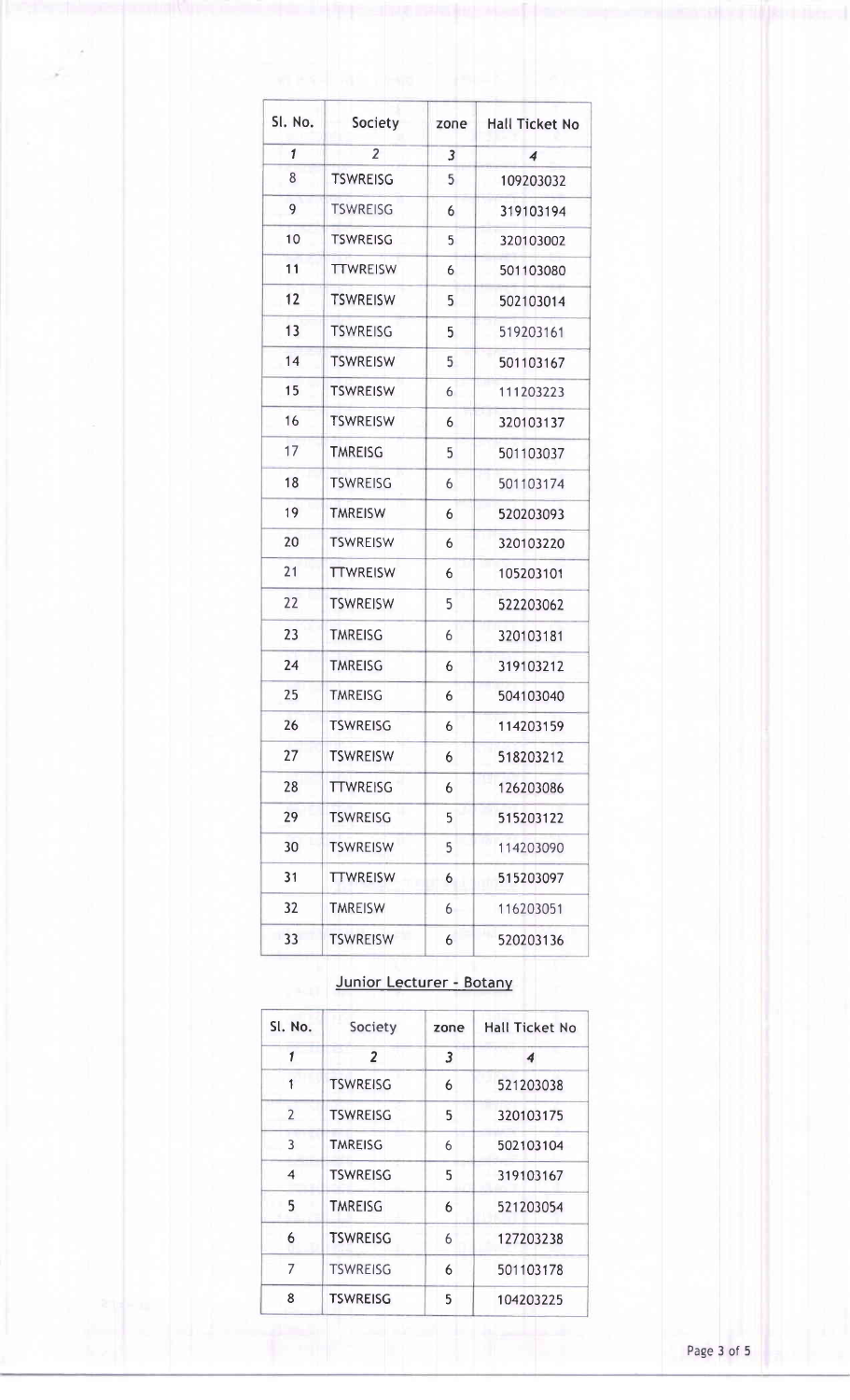| SI. No.      | Society         | zone           | <b>Hall Ticket No</b> |
|--------------|-----------------|----------------|-----------------------|
| $\mathbf{1}$ | $\overline{2}$  | $\overline{3}$ | $\overline{\bf{4}}$   |
| 9            | <b>TMREISG</b>  | 6              | 518203038             |
| 10           | <b>TSWREISW</b> | 5              | 501103223             |
| 11           | <b>TSWREISW</b> | 6              | 520203028             |
| 12           | <b>TSWREISW</b> | 6              | 502103231             |
| 13           | <b>TSWREISW</b> | 5              | 522203068             |
| 14           | <b>TSWREISW</b> | 6              | 504203213             |
| 15           | <b>TMREISG</b>  | 5              | 504103053             |
| 16           | <b>TMREISW</b>  | 6              | 320103056             |
| 17           | <b>TTWREISG</b> | 6              | 524203182             |
| 18           | <b>TMREISW</b>  | 6              | 517203171             |
| 19           | <b>TTWREISW</b> | 6              | 319103159             |
| 20           | <b>TTWREISW</b> | 6              | 525203157             |
| 21           | <b>TSWREISW</b> | 6              | 120203221             |
| 22           | <b>TMREISG</b>  | 6              | 502103053             |
| 23           | <b>TSWREISG</b> | 5              | 504103060             |
| 24           | <b>TSWREISW</b> | 5              | 123203160             |
| 25           | <b>TTWREISW</b> | 6              | 319103227             |
| 26           | <b>TMREISG</b>  | 6              | 503103237             |
| 27           | <b>TSWREISG</b> | 5              | 127203194             |
| 28           | <b>TSWREISW</b> | 5              | 125203178             |
| 29           | <b>TMREISW</b>  | 6              | 520203076             |
| 30           | <b>TMREISG</b>  | 6              | 501103020             |
| 31           | <b>TSWREISG</b> | 6              | 507203149             |
| 32           | <b>TSWREISW</b> | 6              | 122203200             |

# Junior Lecturer - Zooloqv

| SI. No.        | Society                 | zone | <b>Hall Ticket No</b>      |
|----------------|-------------------------|------|----------------------------|
| 1              | $\overline{\mathbf{z}}$ | 3    | $\boldsymbol{\mathcal{A}}$ |
| 1              | <b>TSWREISG</b>         | 6    | 502103165                  |
| $\overline{2}$ | <b>TMREISG</b>          | 6    | 521203196                  |
| 3              | <b>TSWREISG</b>         | 6    | 522203239                  |
| 4              | <b>TMREISG</b>          | 6    | 518203102                  |
| 5              | <b>TSWREISG</b>         | 5    | 320103174                  |
| 6              | <b>TSWREISW</b>         | 6    | 319103133                  |
| 7              | <b>TSWREISG</b>         | 5    | 320103053                  |
| 8              | <b>TSWREISW</b>         | 6    | 320103178                  |
| 9              | <b>TMREISG</b>          | 6    | 503103169 *                |
| 10             | <b>TSWREISG</b>         | 5    | 319103220                  |
|                |                         |      |                            |